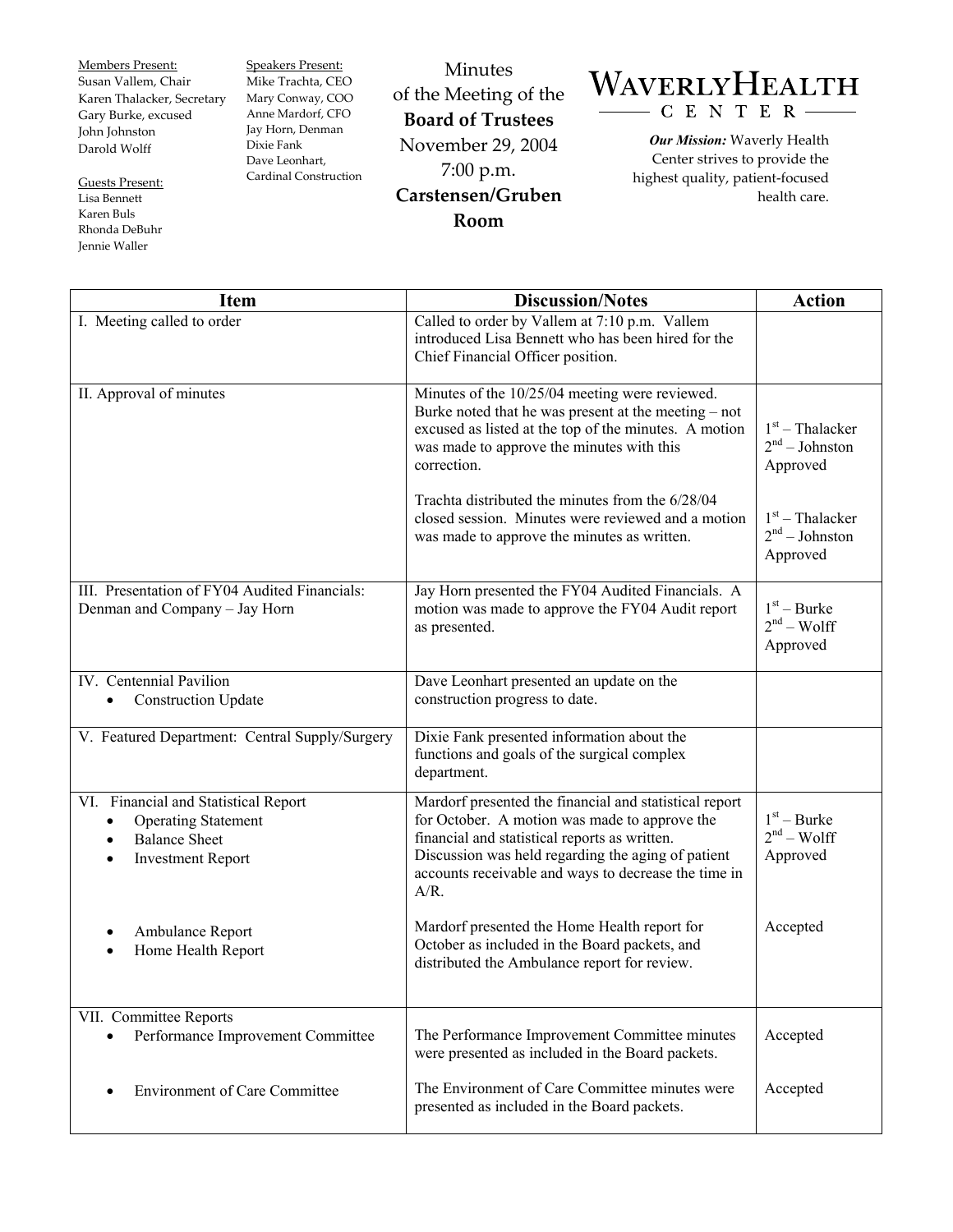| VIII. C.E.O.'s Report<br>Capital Purchases (> $$5,000 \& $10,000$ )<br>Shelving for Medicine Bottles -<br>\$5,231                                                                                                          | Trachta reported that he approved the capital<br>purchases listed at left.                                                                                                                                                                                                                                                                                                                                                                                                                                                                                                                                                                                                                                                                                                                                                                                                                                                                                                                                                                                                                                                                                         |                                                |
|----------------------------------------------------------------------------------------------------------------------------------------------------------------------------------------------------------------------------|--------------------------------------------------------------------------------------------------------------------------------------------------------------------------------------------------------------------------------------------------------------------------------------------------------------------------------------------------------------------------------------------------------------------------------------------------------------------------------------------------------------------------------------------------------------------------------------------------------------------------------------------------------------------------------------------------------------------------------------------------------------------------------------------------------------------------------------------------------------------------------------------------------------------------------------------------------------------------------------------------------------------------------------------------------------------------------------------------------------------------------------------------------------------|------------------------------------------------|
| (21) 3 Drawer Bed Side Stands -<br>٠<br>\$6,909<br>Clover Lease                                                                                                                                                            | Trachta presented a draft of the lease for 2 <sup>nd</sup> floor<br>clinic space. The proposed lease amount is \$12.00<br>triple net per square foot. The initial and subsequent<br>terms of the lease will be for three years. At the end<br>of each three year term, WHC will have the option to<br>purchase the leased space from Clover. Trachta and<br>Vallem recommend holding a public hearing<br>regarding the proposed lease, this will be scheduled<br>and Board members will be notified.<br>Trachta presented a request from the Waverly Area<br>Development Group for an investment of \$1,000 in<br>2005, \$1,100 in 2006, and \$1,200 in 2007. A motion<br>was made to approve the investment as detailed<br>above.<br>Trachta presented information about the construction<br>project budget, and explained that the amount<br>budgeted for contingency has been spent. He<br>detailed plans to keep expenses to a minimum and<br>announced that in the future, any change orders over<br>\$10,000 will come to the Board of Trustees for<br>approval.<br>Trachta gave an update on the progress of the<br>Blueprint for Healing capital campaign. | $1st - Burke$<br>$2nd - Johnston$<br>Approved  |
| IX. Medical Staff Report                                                                                                                                                                                                   | No report.                                                                                                                                                                                                                                                                                                                                                                                                                                                                                                                                                                                                                                                                                                                                                                                                                                                                                                                                                                                                                                                                                                                                                         |                                                |
| X. Annual CAH Program Evaluation                                                                                                                                                                                           | Conway presented the Annual CAH Program<br>Evaluation as included in the Board packets. A<br>motion was made to approve the program evaluation<br>as written.                                                                                                                                                                                                                                                                                                                                                                                                                                                                                                                                                                                                                                                                                                                                                                                                                                                                                                                                                                                                      | $1st$ – Thalacker<br>$2nd - Burke$<br>Approved |
| XI. Old Business                                                                                                                                                                                                           | None.                                                                                                                                                                                                                                                                                                                                                                                                                                                                                                                                                                                                                                                                                                                                                                                                                                                                                                                                                                                                                                                                                                                                                              |                                                |
| XII. New Business<br>Appointments to Medical Staff:<br>David Congdon, M.D.<br>· Paula Anderson, ARNP<br>· Brandi Cassaday, PA-C<br>Reappointments:<br>Larry Van Daalen, O.D.<br>Ron Roelfs, O.D.<br>Kalyana Sundaram, M.D. | Trachta presented appointments and reappointments<br>to the Medical Staff as listed at left. The files have<br>been reviewed by the Executive Committee of the<br>Medical Staff and are recommended for approval. A<br>motion was made to approve each of the items as<br>individually considered.                                                                                                                                                                                                                                                                                                                                                                                                                                                                                                                                                                                                                                                                                                                                                                                                                                                                 | $1st - Johnston$<br>$2nd - Wolf$<br>Approved   |
| New/Revised Policies:<br>• Contrast Echocardiography and Stress<br>Echocardiography<br>Reporting Critical ABG Values<br>Critical Values/PFT<br>• Critical Values/EKG, Rhythm Strip,<br>Holter Monitor and Arrythmia        | Trachta presented the new/revised policies as<br>included in the packet and listed at left. A motion<br>was made to approve the policies as written.                                                                                                                                                                                                                                                                                                                                                                                                                                                                                                                                                                                                                                                                                                                                                                                                                                                                                                                                                                                                               | $1st - Johnston$<br>$2nd - Wolf$<br>Approved   |